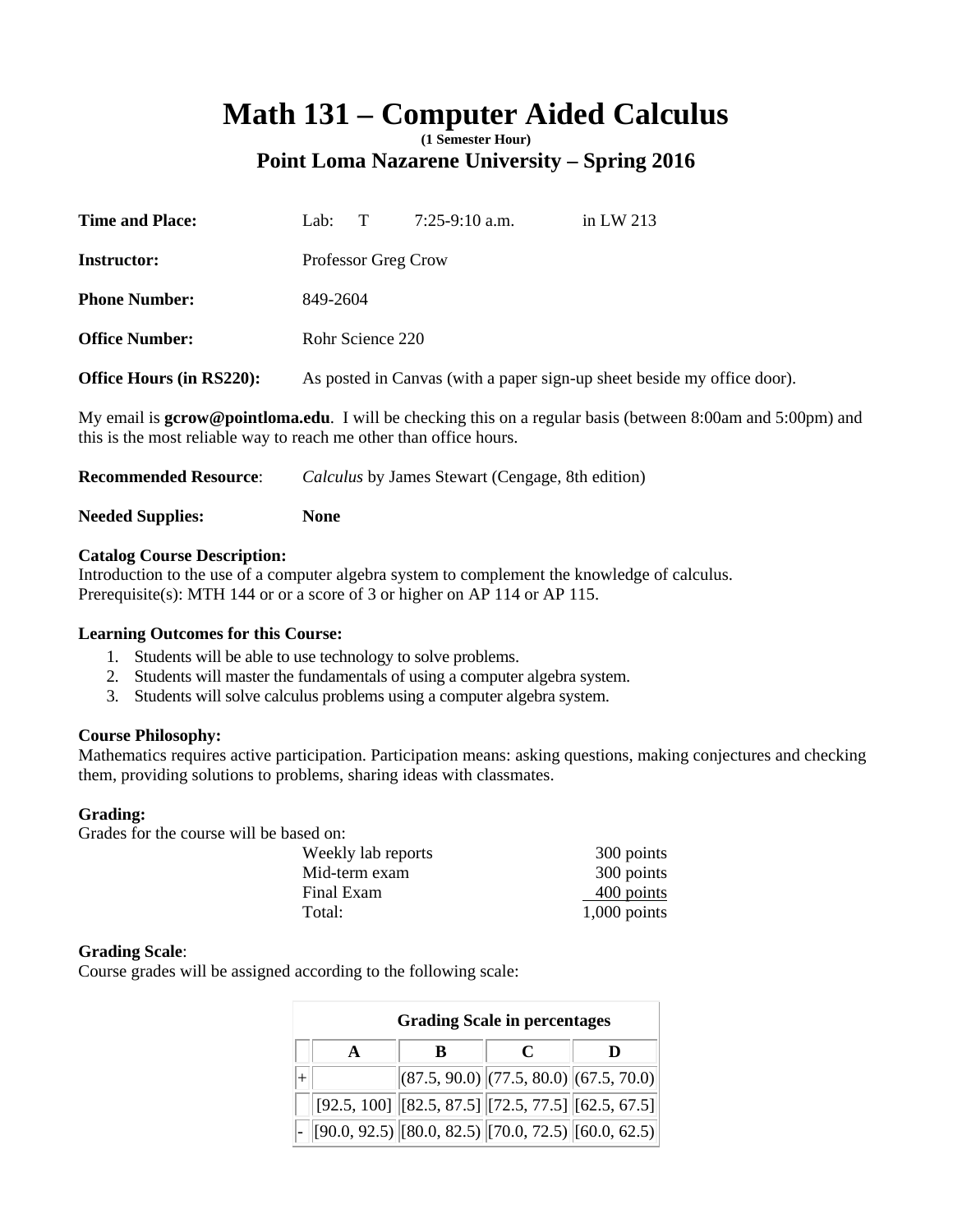A percentage score lower than 60.0% will result in a course grade of F. Failure to pass at least one of the three mid-term exams or the Final Exam will result in a course grade of F regardless of all other grade components.

**Weekly Lab Reports (30%):** Lab work will be assigned every lab meeting and will be due at 11:59 pm on the night prior to the start of the next lab meeting. A lab report is late if it is not received on or prior to the due date. Habitually late reports (more than two) will not be accepted; however the lowest weekly lab report score will be dropped. Please be sure that your lab reports are organized, coherent, and readable. Lab reports will be scored on a combination of completeness and correctness. A random selection (the same for all people) of the portions of the lab will be graded on any lab report.

**Exams (30%) and Final Exam (40%):** Tests and the Final Exam will include problems and questions over material assigned in the lab, as well as material presented in class.

No examination shall be missed without prior consent by me or a well documented emergency beyond your control. A score of zero will be assigned for an examination that is missed without prior consent or a well documented emergency beyond your control. The examination schedule is included in the daily schedule. I do not intend to accept excuses such as poor communication with parents, benefactors, sport team sponsors and/or travel agents.

## **Final Exam Date and Time:**

The final exam date and time is set by the university at the beginning of the semester and may not be changed by the instructor. Only in the case that a student is required to take three exams during the same day of finals week is an instructor authorized to change the exam date and time for that particular student.

## **The Final Exam is COMPREHENSIVE Tuesday, April 26th, 2016 from 7:25-9:10 a.m.**

#### **Cell Phones:**

Turn off any cell phone, pager or things that are distracting while you are in class. Also, do not text or work on other classes while in class (to do so is disrespectful to me and your classmates) and it is not the best use of class time.

#### **General Advice:**

The key to success in this class is to attend labs regularly and do your weekly lab reports. You learn mathematics by doing it yourself. You should expect to spend approximately two hours outside of class for every one hour in class working on homework and going over concepts. When doing homework, please note it is normal to not be able to do every problem correct on the first attempt. Do not be discouraged, instead seek help.

#### **Sources of Help:**

- 1. Me. If you have questions, ask me. See office hours.
- 2. Other classmates. Form study groups! Work together!

#### **University Mission:**

Point Loma Nazarene University exists to provide higher education in a vital Christian community where minds are engaged and challenged, character is modeled and formed, and service becomes an expression of faith. Being of Wesleyan heritage, we aspire to be a learning community where grace is foundational, truth is pursued, and holiness is a way of life.

#### **Department Mission:**

The Mathematical, Information, and Computer Sciences department at Point Loma Nazarene University is committed to maintaining a curriculum that provides its students with the tools to be productive, the passion to continue learning, and Christian perspectives to provide a basis for making sound value judgments.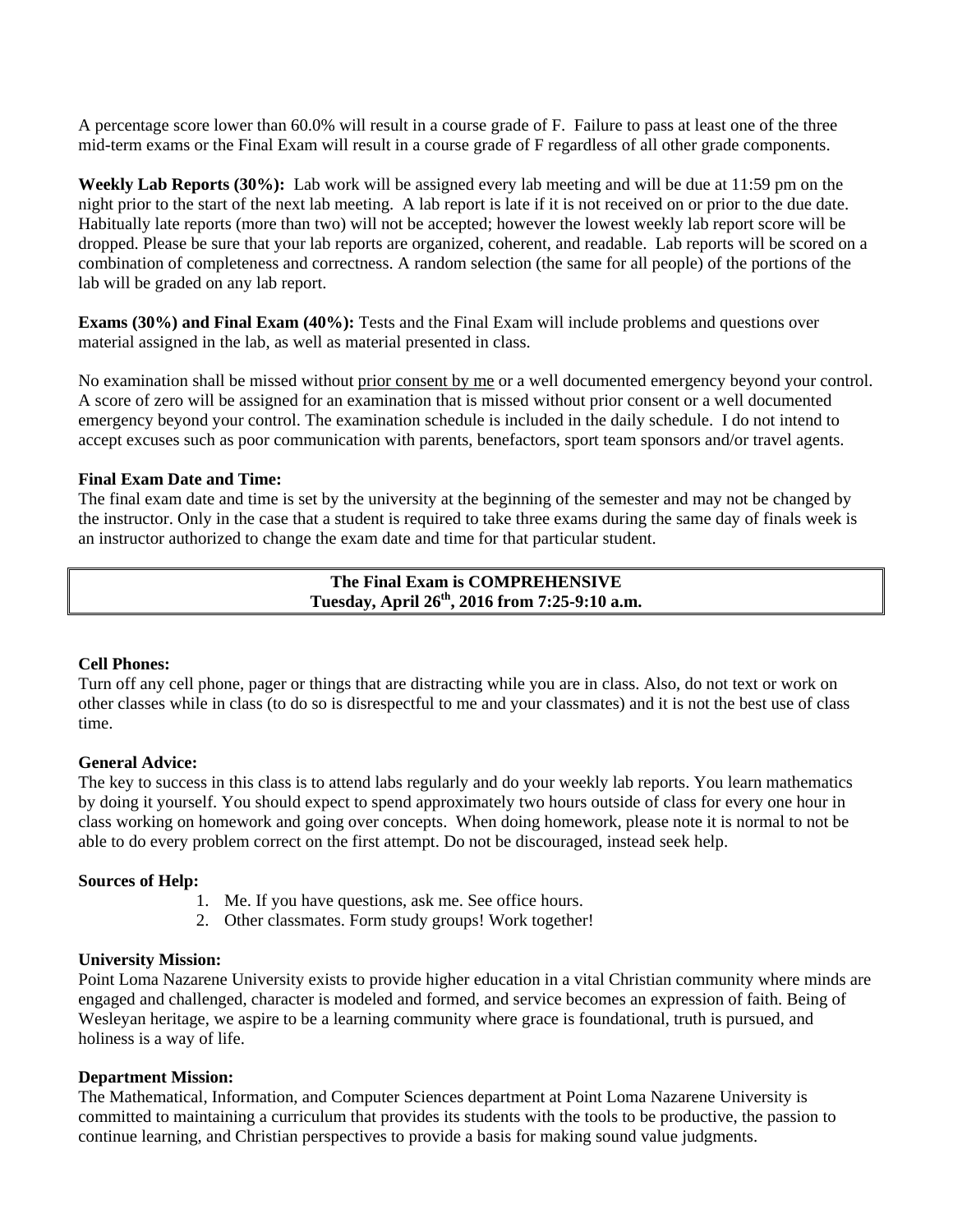## **Attendance:**

Attendance is expected at each lab session. In the event of an absence you are responsible for the material covered in the lab and the assignments given that day.

Regular and punctual attendance at all classes in which a student is registered is considered essential to optimum academic achievement. Therefore, regular attendance and participation in each course are minimal requirements to be met. There are no allowed or excused absences except as approved in writing by the Provost for specific students participating in certain university-sanctioned activities. Excused absences still count toward the 10%-20% limits, but allow students to make up work, quizzes, or tests missed as a result of a university-sanctioned activity. Activities of a unique nature, such as labs or other activities identified clearly on the syllabus, cannot be made up except in rare instances when instructors have given advanced, written approval for doing so. Whenever the number of accumulated absences in a class, for any cause, exceeds ten (10) percent of the total number of class meetings, the faculty member should send an e-mail to the student and the Vice Provost for Academic Administration (VPAA) warning of attendance jeopardy. If more than twenty (20) percent of the total number of class meetings is reported as missed, the faculty member or VPAA may initiate the student's de-enrollment from the course without further advanced notice to the student. If the date of de-enrollment is past the last date to withdraw from a class, the student will be assigned a grade of W or WF consistent with university policy in the Grading section of the catalog. There are no refunds for courses where a de-enrollment was processed. For more details see the PLNU catalog: http://catalog.pointloma.edu/content.php?catoid=18&navoid=1278#Class\_Attendance

#### **Class Enrollment:**

It is the student's responsibility to maintain his/her class schedule. Should the need arise to drop this course (personal emergencies, poor performance, etc.), the student has the responsibility to follow through (provided the drop date meets the stated calendar deadline established by the university), not the instructor. Simply ceasing to attend this course or failing to follow through to arrange for a change of registration (drop/add) may easily result in a grade of F on the official transcript.

#### **Academic Accommodations:**

While all students are expected to meet the minimum academic standards for completion of their courses as established by the instructors, students with special needs may require academic accommodations. At Point Loma Nazarene University, students requesting academic accommodations must file documentation with the Disability Resource Center (DRC), located in the Bond Academic Center. Students can also reach the Disability Resource Center by phone at 619-849-2486 or by e-mail at DRC@pointloma.edu. Once the student files documentation, the Disability Resource Center contacts the student's instructors and provides written recommendations for reasonable and appropriate accommodations to meet the individual needs of the student. This policy assists the university in its commitment to full compliance with Section 504 of the Rehabilitation Act of 1973, the Americans with Disabilities (ADA) Act of 1990, and ADA Amendments Act of 2008, all of which prohibit discrimination against students with special needs and guarantees all qualified students equal access to the benefits of PLNU programs and activities. For more details see the PLNU catalog:

http://catalog.pointloma.edu/content.php?catoid=18&navoid=1278#Academic\_Accommodations

Students with learning disabilities who may need accommodations should discuss options with the instructor during the first two weeks of class.

#### **Academic Honesty:**

The Point Loma Nazarene University community holds the highest standards of honesty and integrity in all aspects of university life. Any violation of the university's commitment is a serious affront to the very nature of Point Loma's mission and purpose. Violations of academic honesty include cheating, plagiarism, falsification, aiding academic dishonesty, and malicious interference. The details of PLNU's meaning of each of these words can be found in the PLNU catalog at:

http://catalog.pointloma.edu/content.php?catoid=18&navoid=1278#Academic\_Honesty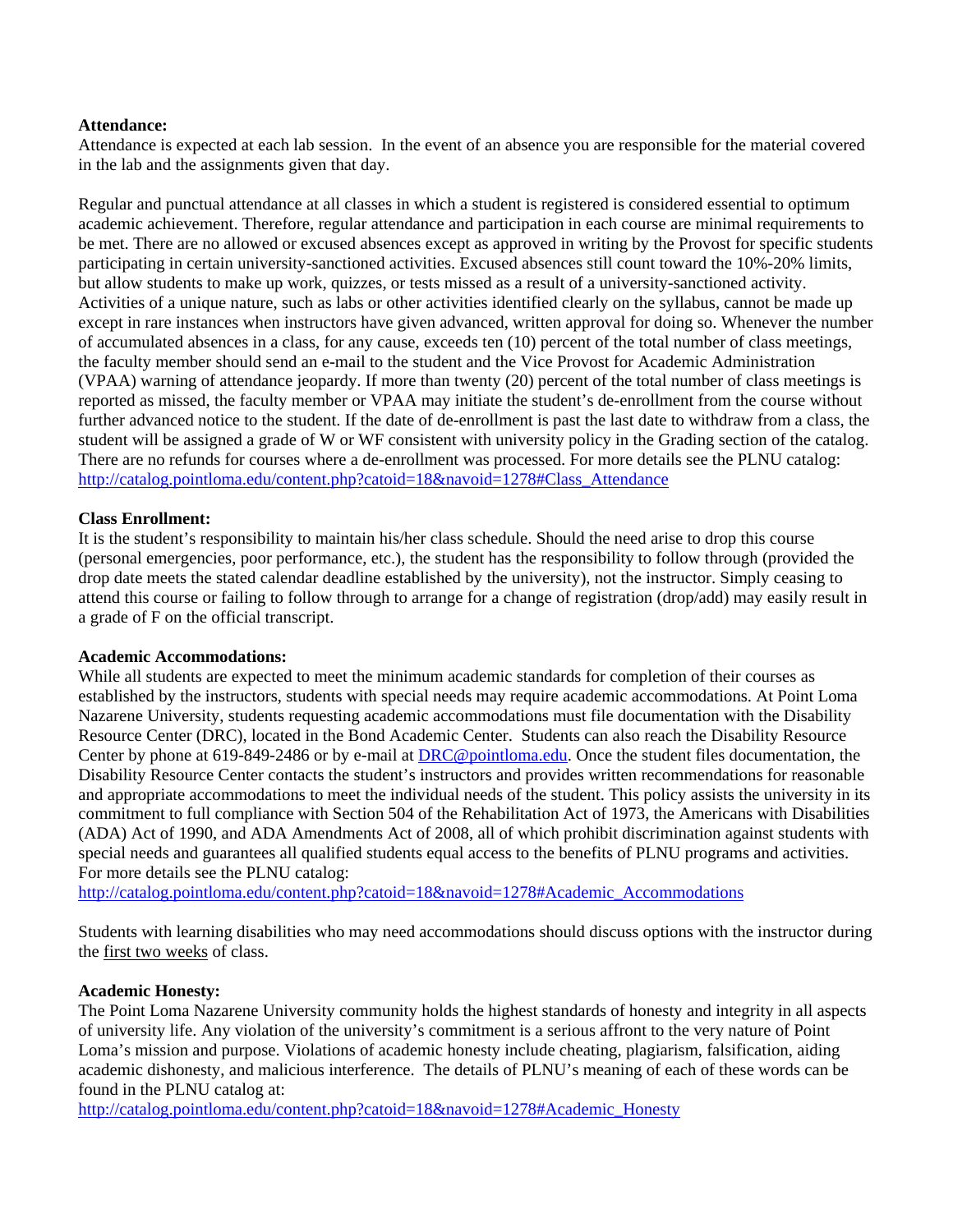A student remains responsible for the academic honesty of work submitted in PLNU courses and the consequences of academic dishonesty beyond receipt of the final grade in the class and beyond the awarding of the diploma. Ignorance of these catalog policies will not be considered a valid excuse or defense. Students may not withdraw from a course as a response to a consequence.

A student who is caught cheating on any item of work will receive a zero on that item and may receive an "F" for the semester. See the PLNU Catalog for a further explanation of the PLNU procedures for academic dishonesty (http://catalog.pointloma.edu/content.php?catoid=18&navoid=1278#Academic\_Honesty).

# **Copyright Protected Materials:**

Point Loma Nazarene University, as a non-profit educational institution, is entitled by law to use materials protected by the US Copyright Act for classroom education. Any use of those materials outside the class may violate the law.

# **Credit Hour:**

In the interest of providing sufficient time to accomplish the stated course learning outcomes, this class meets the PLNU credit hour policy for a 1 unit class delivered over 15 weeks. Specific details about how the class meets the credit hour requirements can be provided upon request.